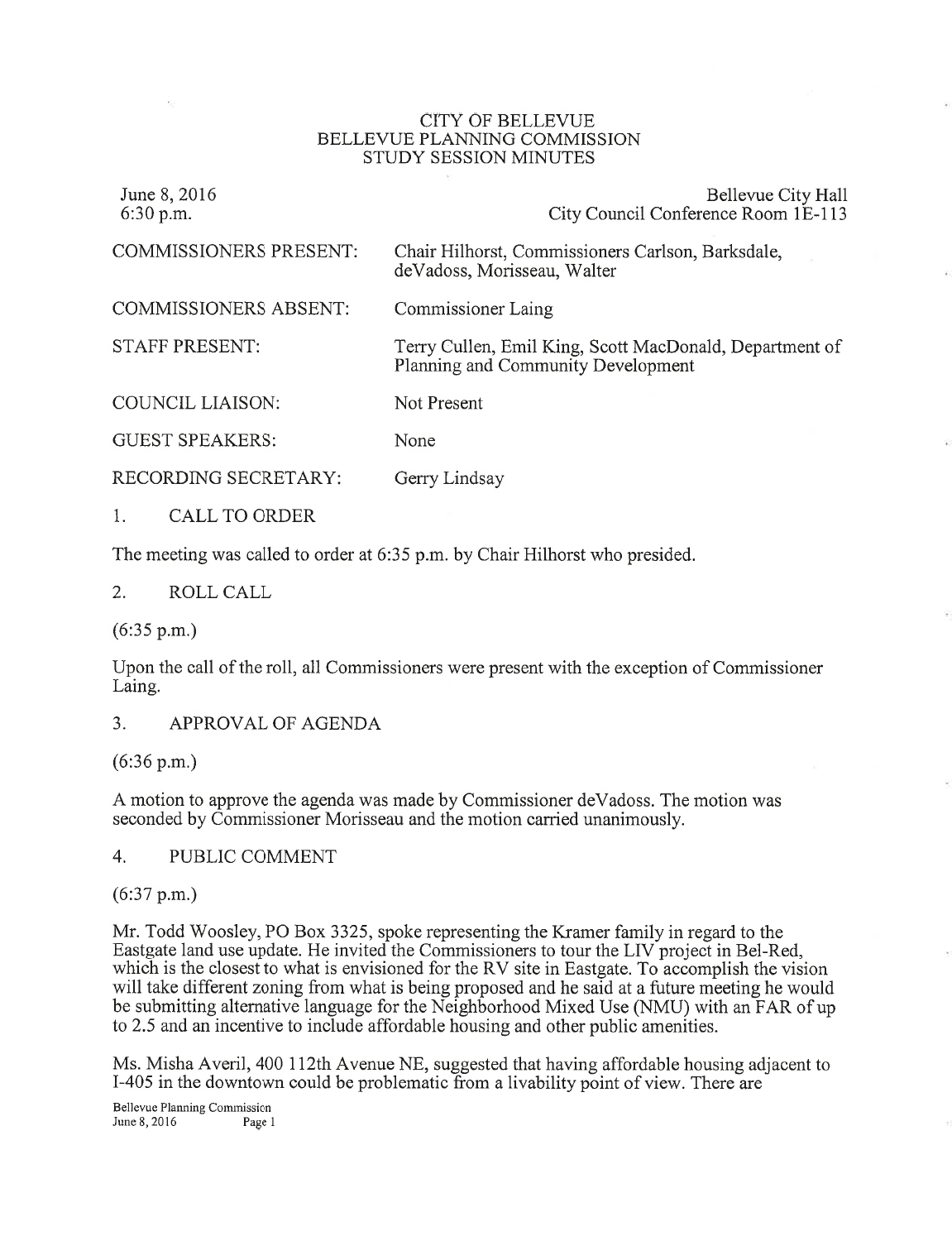technologies that have been proven to reduce noise. With regard to parking in the downtown, she said there is a need for parking close to Meydenbauer Bay, the light rail station and the downtown transit center that is not being addressed, and if required to be underground it could be quite costly, up to \$75,000 per stall. With regard to the light rail station, she said because it will be elevated it could be problematic for bicyclists coming from Eastgate and other areas to access it quickly and easily. It would be great if a lid were to be created over the freeway to allow bicyclists to connect and to make the downtown more livable.

Mr. Larry Martin with Davis Wright Tremaine, 777 108th Avenue NE, Suite 2300, spoke representing Alex Smith, owner of the triangle-shaped property on 112th Avenue  $\overrightarrow{NE}$  across from the Bravern, Meydenbauer Center, the downtown light rail station site and City Hall. He said the Council's guidance for updating the downtown incentive zoning encourages the Commission to be bold, forward looking and aspirational, reflecting the evolving needs of a 21st Century city. He encouraged the Commission to think about the Civic Center neighborhood in<br>thinking about the fatters. Much will be been thinking about the future. Much will be happening in the area, including the new downtown light rail station and the light rail crossing of  $I-405$ ; the extension of the pedestrian corridor to the south of the present NE 6th Street alignment; expansion of the convention center; and the vision for the Grand Connection. Mr. Smith is taking to heart the direction to be aspirational and he is planning a major redevelopment of the site to include a mix of uses that will activate the neighborhood day and night. The vision includes a convention hotel connected to Meydenbauer Center and the Bravern via a pedestrian skybridge; a second tower with office spaces, restaurants and other retail uses with an activated public plaza at the base of both buildings; connections with the regional bicycle pathway that runs along the east edge of the site; and redevelopment of the intersection of 112th Avenue NE and NE 6th Street with a pedestrian-friendly design with enhanced access to the transit station and the light rail station. Proposed code amendments have been submitted that will add flexibility to earn increased FAR by providing public benefits. Increased FAR should be awarded by providing a convention hotel with a direct pedestrian bridge connection with Meydenbauer Center. The definition of conference facilities and exhibition facilities as used in the Civic Center design district regulations should be expanded to include the connected convention hotel. FAR should be awarded by providing a public rooftop viewing area. Incentive FAR should be allowed for density that exceeds the proposed FAR cap of 6.0 for the DT-OLB zone; increased density is needed to fit in with the large neighboring development, and to pay for significant public amenities, and is warranted to leverage the public investment in the transit center, the convention center, and the new light rail facilities. Staff should be directed to specifically review the proposal and provide a response.

Commissioner Carlson asked if changes in the parking requirements were being requested. Mr. Martin said no such changes have been proposed.

Commissioner Walter asked if the list of current and proposed incentives are of any value. Mr. Martin said in the final analysis all development will still be required to earn some FAR through the incentive system. A convention hotel connected to the convention center should be seen as an item that qualifies as an amenity under the system. Commissioner Walter asked if any other group would also take advantage of such an incentive. Mr. Martin said he did not know, adding that his client is in the best position to take advantage of it.

Mr. Patrick Bannon, president of the Bellevue Downtown Association, noted that the packet materials go into some detail regarding a development agreement off-ramp option. He said that is a positive step that is responsive to the Downtown Livability Initiative CAC and the City Council. There is some question, however, about whether or not a development agreement process is necessary in all cases for a departure for an amenity that is not on the list. A development agreement certainly is potentially the right process in the case where a developer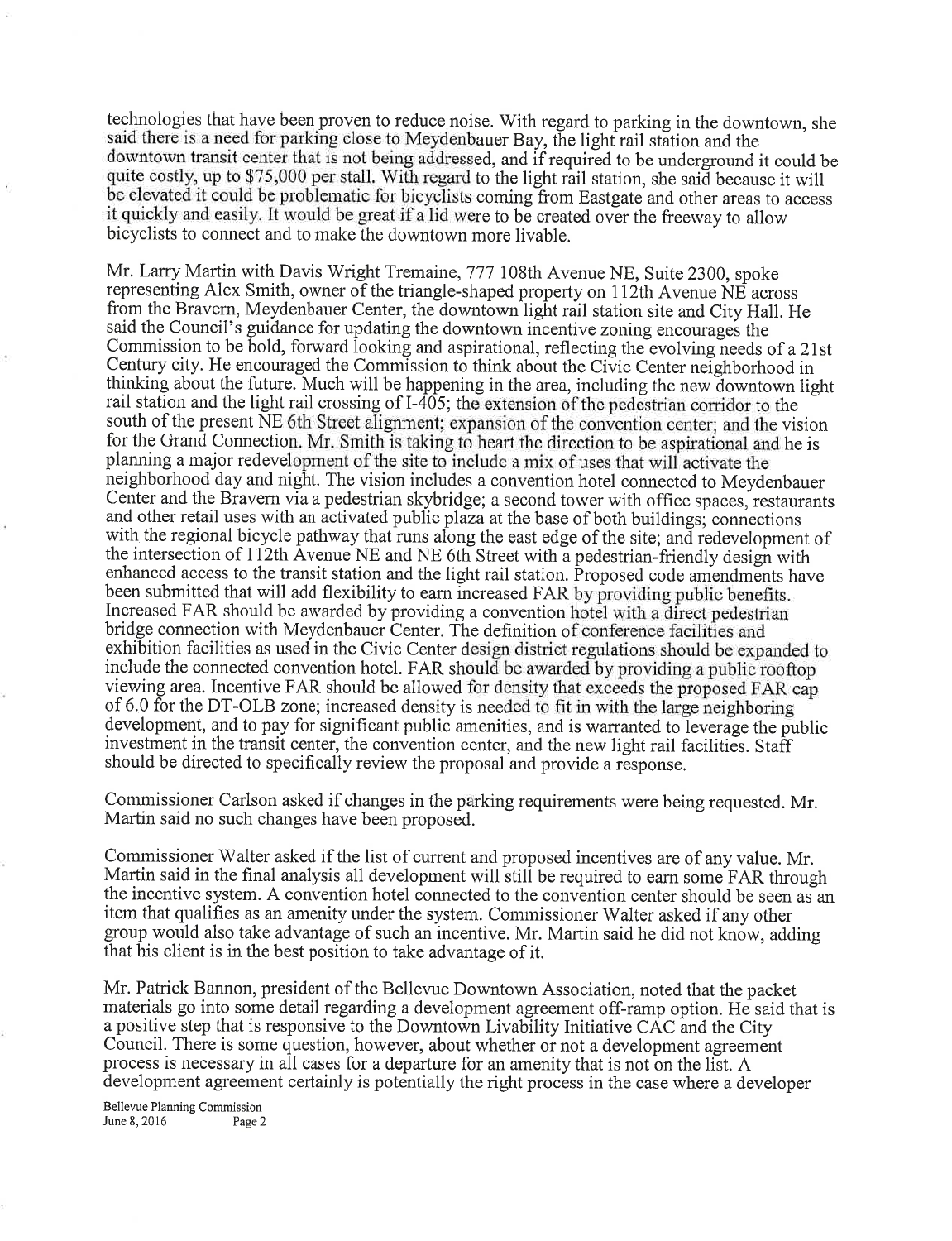has a project and wants to take an alternative path relative to amenities, in which case it would be on them to prove what they have in mind has equal or greater value. One possible option would be an amenity departure option within a category where a project applicant could say that within the realm of open space their suggestion may not meet the specific design criteria but is meeting the intent. There should be flexibility in the code language to consider such options through administrative design review. If development agreements are looked at as a tool, further consideration should be given to allowing consultants or a volunteer committee to provide guidance in reviewing and helping to facilitate the interaction between the project applicant and the city. In the incentive system there are assigned percentages as targets for weighting, but the Commission should consider holding off on assigning weights to avoid being too prescriptive so early in the process. The economic modeling should instead have a range of options to evaluate. It is good to have affordable housing included as an incentive so it can be evaluated as an incentive with the FAR exemption. As the consultant work on the economic modeling kicks off, the BDA would invite the opportunity to meet with the consultant early on to assure an open and transparent process with all inputs and assumptions clearly understood to avoid surprises in the end. As the code development process kicks off, the BDA is hopeful that the outcome will be design guidelines and code that is enjoyable, easy to read, short, simple and to the point.

Mr. Jack McCullough, 701 5th Avenue, Seattle, Suite 6600, briefly reviewed the key elements that affect the Fortress site, including NE 8th Street that has become increasingly dense, the notion of the Grand Connection, and Bellevue Way as the grand shopping street. The intersection of NE 8th Street and Bellevue Way in many respects serves as the center point of the downtown. Three of the four corners are well established and well developed, but the fourth corner is not and it is the missing piece of the puzzle. The Fortress site is burdened by its split zoning, with DT-MU on the east side, and DT-MU District B on the west side. The B district line should be moved to the west to circumscribe the Fortress property, which is all under a single ownership. If developed on just the DT-MU portion, the result will be a small tower that cannot use the available FAR, certainly nothing that would be iconic. There has been talk about concems about height in the B district, particularly relating to the north edge of the downtown. The CAC recommended 300 feet but the Commission has discussed lowering it to 250 in deference to the area to the north. District B is close to the northern boundary of the downtown, but there is plenty of buffer to allow for an expansion of the DT-MU by moving the B district boundary. The appropriate height for the site is 300 feet and fits better with the overall massing of the downtown. The Fortress site is also burdened by two midblock connectors in that they reduce the opporfunity for development. He shared with the Commission a design that would be appropriate for the site along with a site plan. A certain amount of height is needed to reflect the architecture of iconic towers.

Mr. Andy Lakha, 500 108th Avenue NE, said the Fortress project is one the citizens of Bellevue would both like and appreciate. NE 8th Street is not currently pedestrian friendly but more amenities will be needed to encourage people to walk. The site is highly burdened by the split zoning and the Commission was encouraged to recommend moving the boundary line.

Commissioner Carlson agreed that the NE 8th Street area has become more dense over time and agreed that the intersection of NE 8th Street and Bellevue Way is the epicenter of the downtown. However, the request made includes a reduction in the parking requirement for the site. Mr. Lakha said reducing the parking requirement would help the project economically, but it is not <sup>a</sup> make or break for the project. The split zoning is the prime issue that needs to be resolved.

Ms. Jessica Powers, 701 5th Avenue, Seattle, voiced appreciation for the work of the Commission on downtown livability. With regard to the amenity system, she allowed that more information is needed to fully understand tho specifics, particularly with regard to the economic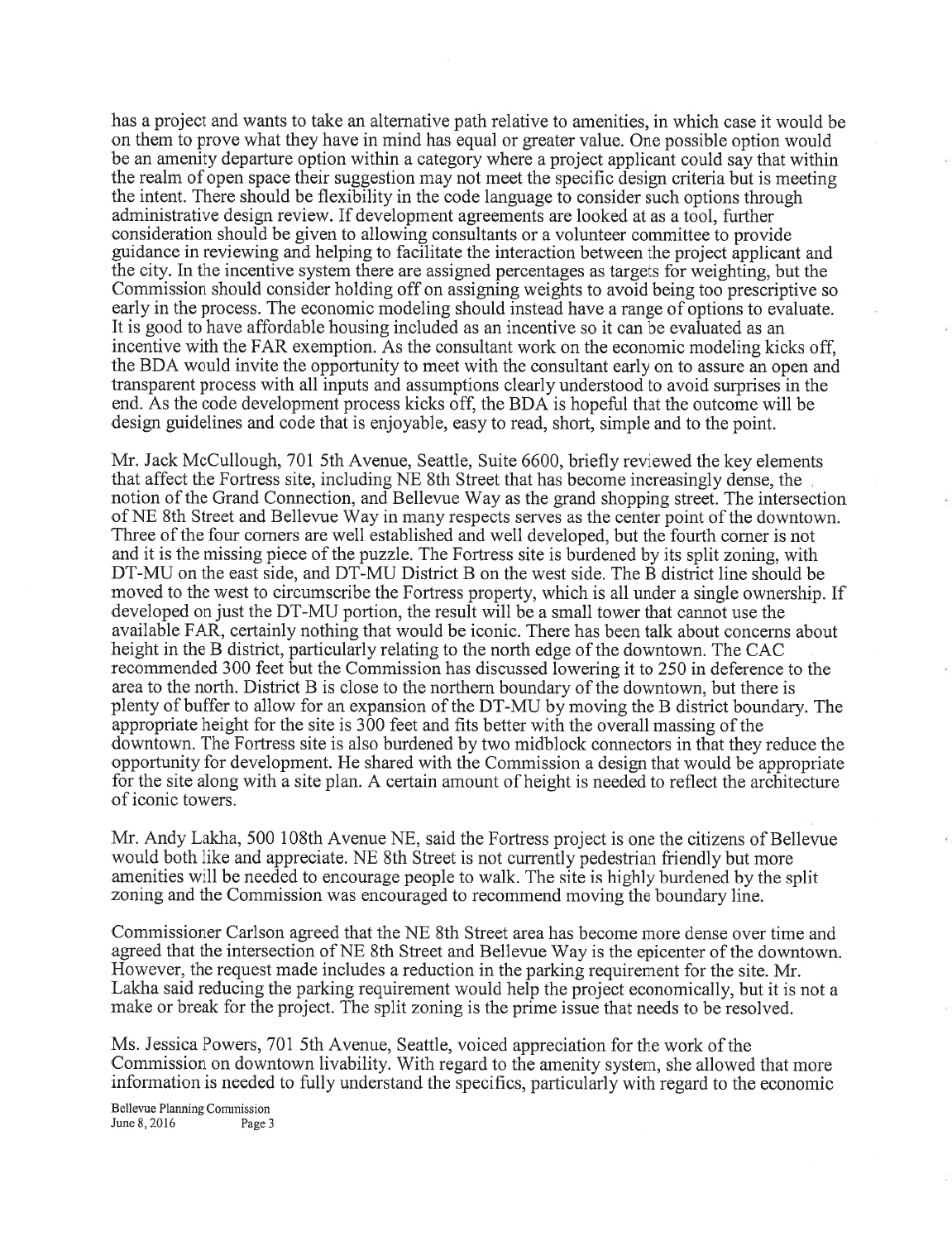component. She noted that there is no bonus related to parking and the Commission was encouraged to consider bonusing the relocation of existing structured parking to below grade. The existing structures in the downtown will eventually redevelop and providing a bonus for parking could have a significant impact on the development plans, particularly the amount of ground floor open space that can be provided. Relocating to below grade will put parked automobiles out of site and will allow for more active and interesting ground floof uses. The parking structure to the north of the transit center has the opportunity to transform into something that will include a unique and memorable open space. Parking structures located in the heart of the downtown are income-producing assets, and deciding to take them out of service will be challenging. The goal of relocating the existing park is worth incentivizing to help achieve the shared goals of a vibrant and livable downtown.

Mr. Brian Brand said he is a board member of the BDA and serves as co-chair of the livability committee. Part of the design review process involves assigning projects to planners. It mighf be better to evaluate urban and architectural design issues by either a committee of staff persons or a consultant. That approach could allow off-ramp processes to be more successful. The committee has had a lot of discussion around how to end up with the most livable city and believes the amenity incentive system needs flexibility. The current approach is very tightly written and if <sup>a</sup> certain criteria for incentive points is not met, it is hard to get those points. There could be <sup>a</sup> whole realm of things not specifically mentioned in the code, like skybridges, and the code should be written in a way that will allow for a creative process to suggesfways to get points for creative ideas.

Ms. Betsy Hummer, a member of the East Bellevue Community Council, reported that at the meeting on June 7 several issues were discussed, including affordable housing. She noted that in the East Bellevue area a 1970s era apartment complex at  $NE$  8th Street and 146th Avenue NE is being torn down because of its condition and location. The structure is currently home to several lower-income residents, some of whom have Section 8 vouchers. The new building will be condominiums rather than apartments and they will go for market rate. It is conceming that affordable housing is being touted as an incentive, but existing units are being completely dismissed. Ten years ago when Lake Hills Villages was first being developed, affordable housing was brought up and heads nodded, but the units came online at market rate. Bellevue College is currently building the first of three residents halls and it will be home to some 300 students. Assurances have been given that there will be residential monitors on site, but the units will be offered at market rates as well. There is a clear need for affordable housing in Bellevue.

## 5. COMMUNICATIONS FROM CITY COUNCIL, COMMUNITY COUNCILS, BOARDS AND COMMISSIONS

## (7:19 p.m.)

Chair Hilhorst reported that she addressed the City Council with a quick update at its study session on June  $\ddot{\text{o}}$  and provided them with the Commission's recommendation regarding the Aegis amendment. She also shared with the Council the fact that the Commission recognizes the need for affordable housing, including senior housing, and that the Commission would like the affordable housing technical advisory group and the Council to give consideration to a funding model should the fee in-lieu scenario is ushered in. The Council expressed appreciation for the work of the Commission on the amendment.

### 6. STAFFREPORTS

 $(7:21 \text{ p.m.})$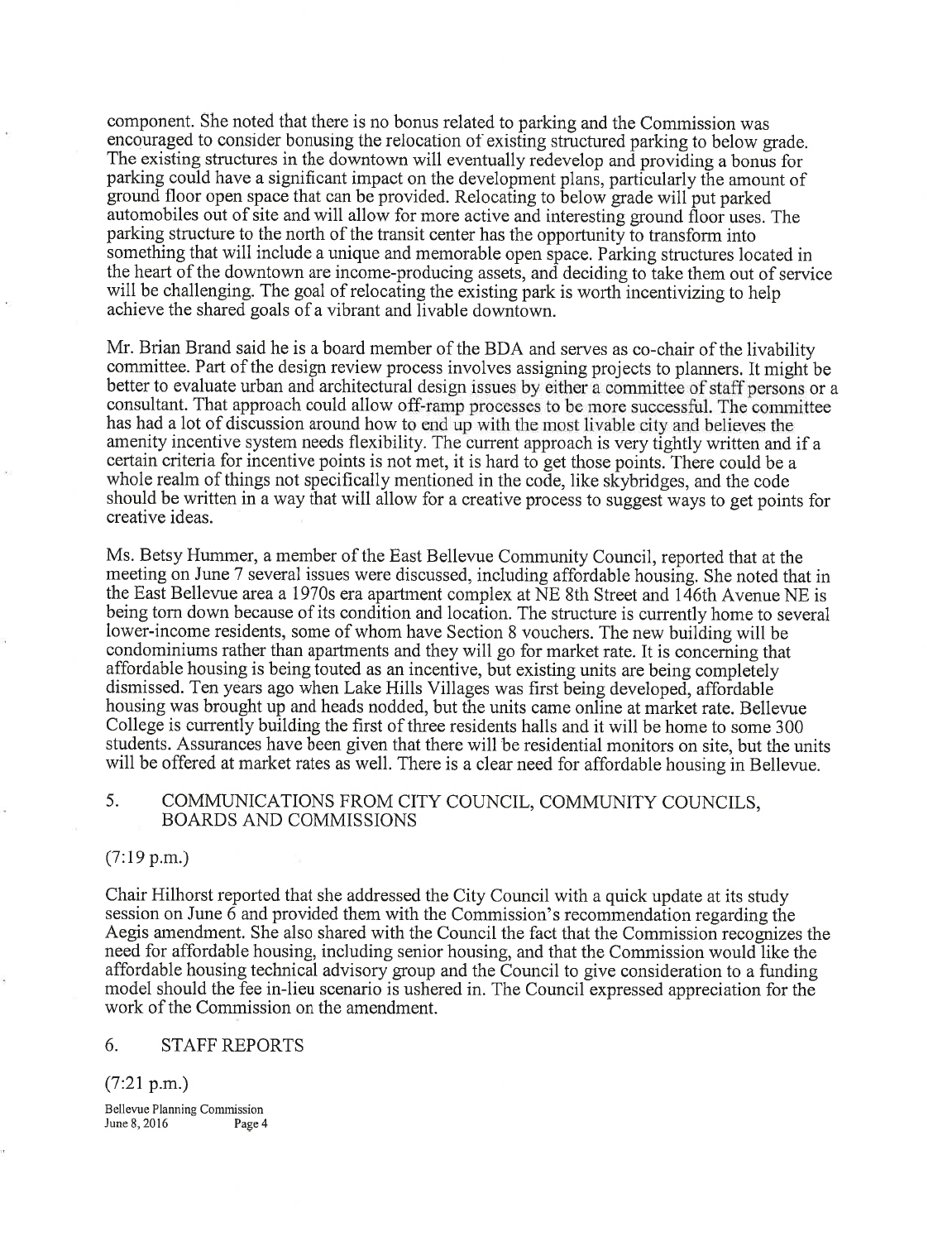Comprehensive Planning Manager Terry Cullen briefly reviewed with the Commission the upcoming schedule. He noted that an additional study session had been scheduled for June <sup>15</sup> beginning at 6:30 p.m., and stressed that the meeting on June 22 will take place at Bellevue College and will begin at 4:30 p.m.; the meeting will include election of the chair and vice-chair.

Mr. Cullen called attention to the memo in the packet regarding the Bel-Red look back. He said three focus group sessions have been scheduled to hear from the community and stakeholders what has been successful and what could be working better.

Mr. Cullen explained that according to the Commission's by-laws, the Commission will not meet after 11:00 p.m. unless a decision is made to do so. He said no motion to extend the meeting is necessary until the meeting extends beyond 11:00 p.m.

# 7. DRAFT MINUTES REVIEW

(7:27 p.m.)

A. May 17,2016

Commissioner Walter called attention to the seventh paragraph on page 19 and noted in the first sentence that the word "existing" should read "exiting."

A motion to approve the minutes as amended was made by Commissioner Walter. The motion was seconded by Commissioner deVadoss and the motion carried unanimously.

### 8. STUDY SESSION

(7:30 p.m.)

## A. Downtown Livability Land Use Code Update

Strategic Planning Manager Emil King said the Council will be given an overall downtown livability process update on June 20 along with the policy issue relating to the view corridor and the incentive zoning structure. The incentive system numbers will be shared with the Commission on July 27. At that meeting some of the outstanding height and form issues will be addressed, including the Lahka request, the Conner building between the O-2 and residential zone, and the B district in Old Bellevue. Some proposed amendments for consistency in the downtown subarea plan will also be brought forward on the 27th along with a wrap-up discussion on some of the design guideline issues, including the definition of pedestrian-oriented frontage. He reminded the Commissioners that the goal is to complete the work by the end of the year

Mr. King indicated that the staff were not ready to go into the details about calibrations and the like, but sought from the Commissioners input on the proposed structure and approach for updating the incentive zoning system to allow for proceeding with detailed modeling efforts.

Mr. King reminded the Commissioners that the development standards are mandatory elements and requirements. He noted that while the design guidelines must also be followed, there is builtin flexibility. The Commission has discussed allowing for departures within the mandatory elements, and the bonus incentive system allows for eaming additional height and intensity in exchange for the provision of certain amenities.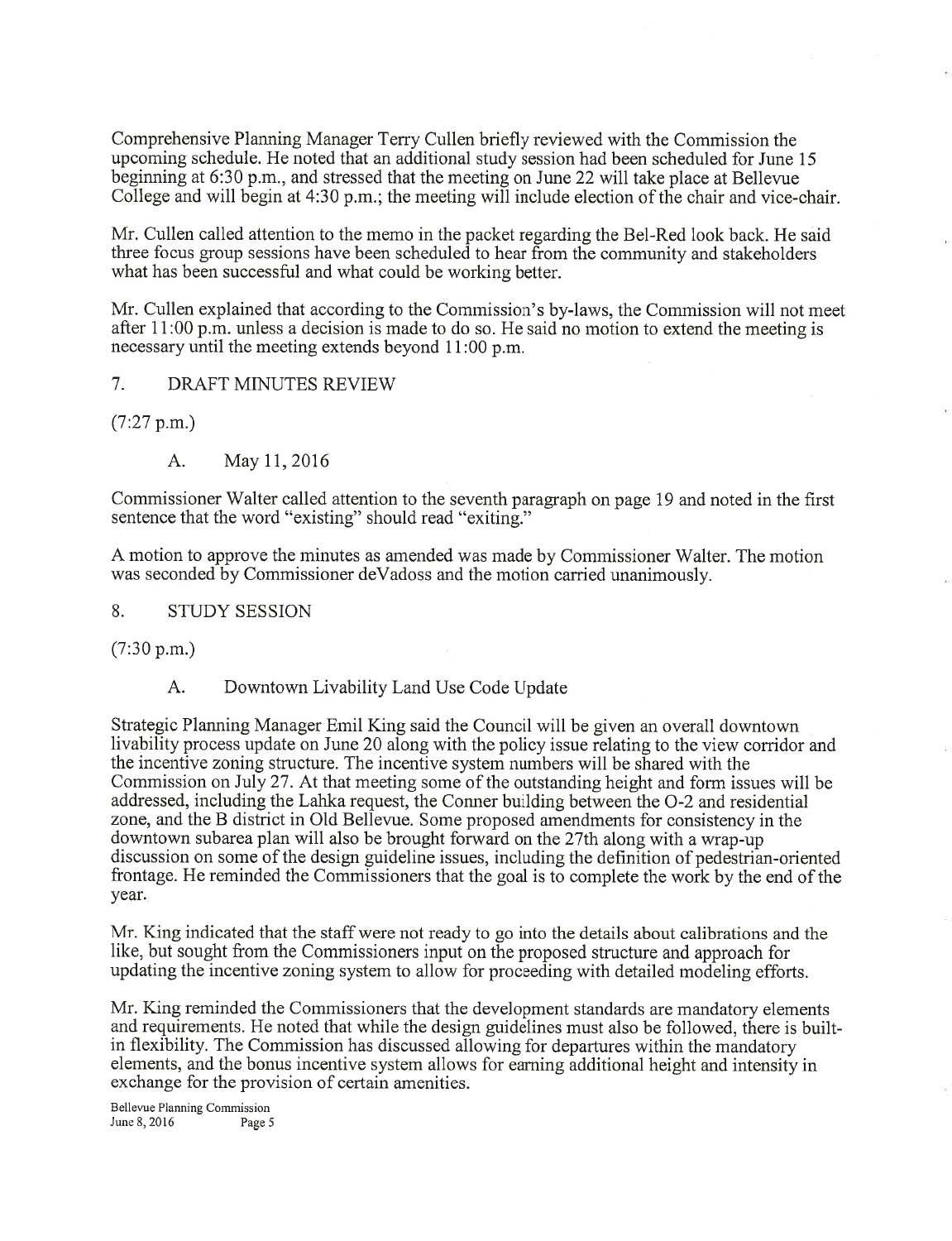Under the current incentive zoning system, some FAR is exempted from being countered toward the total. It is part of the building and it is leasable space. The primary exemptions in the downtown are ground floor retail space and in certain instances second level retail. Some developments have taken advantage of the exemption, while others have chosen not to. Beyond the exempted FAR, there is a set amount of FAR allowed by right of the zone. In the O-1 district, the basic FAR is 5.0 and the maximum is 8.0. The maximum can only be achieved through the bonus system. There are also basic amenity requirements built into the system which areessentially a subset of the full list of 23 amenities. The calculation involves 20 percent of the site area multiplied by the non-residential basic FAR and plays out differently in each zone, and developers must choose from seven of the 23 amenities.

Mr. King called attention to the table included in the packet showing 44 representative projects and which of the bonus amenities they utilized.

Commissioner Walter asked if the list could be arranged by date. Mr. King said that could be done. As printed, the list is arranged by zoning district. In compiling the list, staff did take a particular look at some of the newer projects to see what choices they made, but a stronger correlation to particular amenities was found relative to where they are in the city. He agreed to include date to the matrix.

With regard to the proposed system, Mr. King noted that the exempt FAR should allow an additional 1.0 for affordable housing. The currently allowed exemption for ground floor retail and some second floor retail would be expanded to include up to a  $1.0$  FAR for a combination of affordable units and a bonus of market units granted the developer for doing the affordable units.

Commissioner Carlson asked how much revenue the additional 1.0 in FAR would generate. Mr. King said the exemption would be for residential projects only. An analysis would be needed to determine the remaining developable sites on which residential is anticipated to happen. The analysis would need to include an estimate of how many of the total sites could be enticed or incentivized enough to include affordable housing. Additionally, an economic analysis will be needed to determine how much of an incentive is needed in market units to have projects pencil out. The 1.0 FAR would be reserved for an affordable housing incentive program that would be separate from the rest of the incentive system.

Mr. King clarified for Commissioner Morisseau that the existing exemption of 1.0 FAR for ground floor retail would remain under the proposed approach, and that an additional 1.0 FAR for affordable housing would be on top of that.

The Commissioners were reminded that one of the early wins was moving weather protection from being an incentive to being a requirement or a standard. Mr. King said staff acknowledges that there needs to be an adjustment for new requirements, and some landscape features should be moved to become development requirements. Additionally, the consultant will look at the notion of deleting the basic amenity requirements, shifting some of them to no longer being standards. The chart will be adjusted to include new requirements, which will be offset by no longer having the basic amenity requirements, and there will be an adjustment for withdrawing some of the amenities, including bonuses for underground parking, residential uses, and neighborhood-serving uses.

Under the proposed system, there is an increased basic FAR, and given that for most areas the Commission is recommending not to increase the maximum FAR, the bonus portion becomes much more focused on a smaller set of amenities. For those areas where additional height is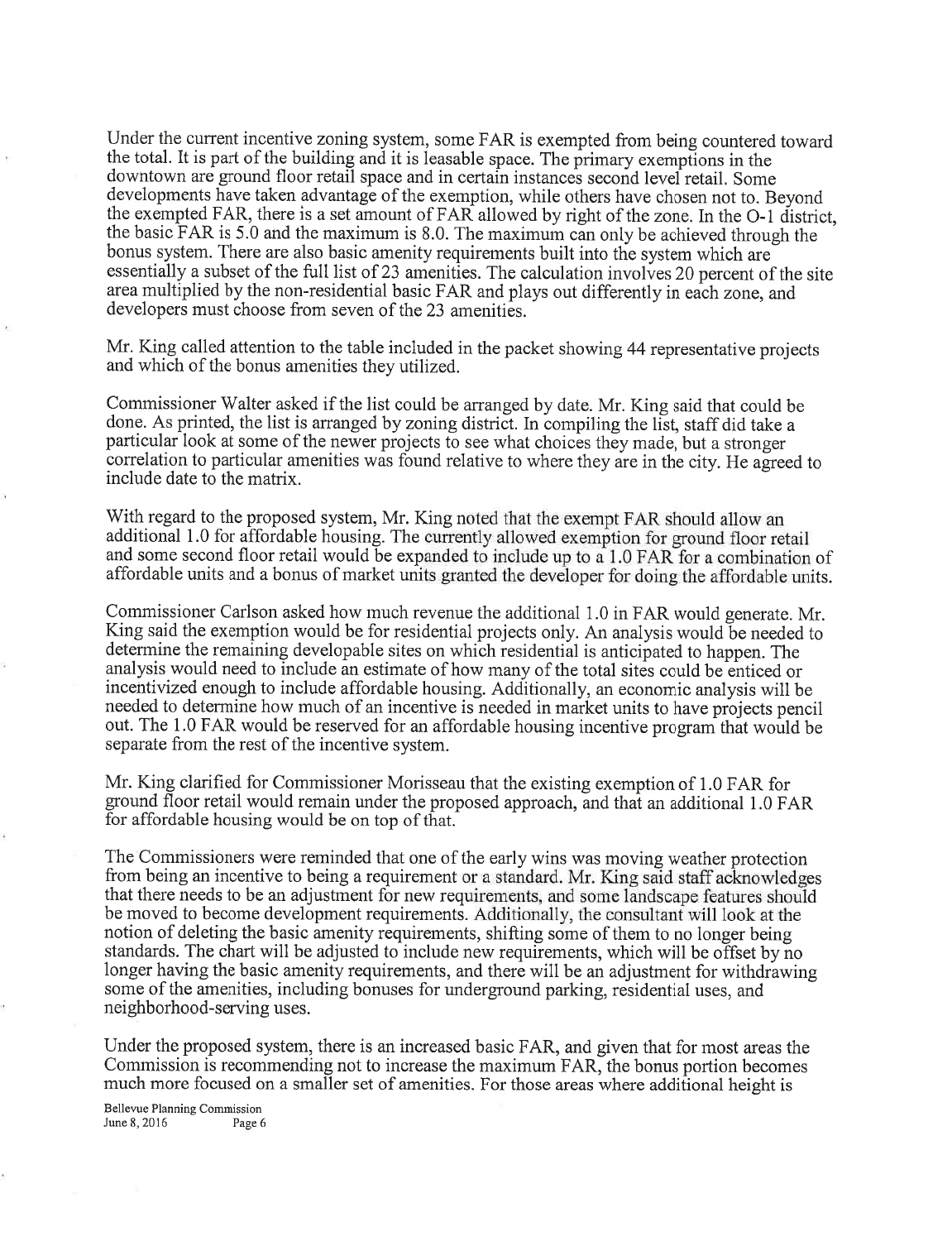recommended, the consultant will be tasked with determining how the bonus should be worked ln.

Commissioner Morisseau asked why it is necessary to make adjustments for withdrawing incentives given that adjustment will be made for providing new requirements. Mr. King said the first set of adjustments are clearly becoming new standards. When the code was put in place in 1981, there was a clear need to bonus residential, underground parking and structured aboveground parking in the downtown. Those items are being withdrawn from the incentive system. One adjustment is needed to shift acfual features that have been requirements, including weather protection and landscaping, and the residential use and parking items are being withdrawn because the market is wanting to deliver those types of uses. That being said, staff fully acknowledges that land transaction and landowner expectations in many ways have assumed that development projects happen in the way depicted in the table. The Land Use Code audit showed that 30 of the 33 projects pursued structured or underground parking, and most every residential project basically fuIfills most if not all of their amenity requirements. There are adjustments that need to be made, but the detailed work of what those adjustments need to be will be the focus of the consultant's work.

Commissioner Walter asked if it would be correct to say that without making adjustments for the withdrawn incentives an effective downzone will occur. Mr. King said one of the Council requirements was to avoid any type of downzoning. The new framework will meet all of the Council priorities.

Commissioner Carlson asked for a reminder regarding which downtown districts were targeted for both height and FAR increases. Chair Hilhorst said in most instances where additional height has been discussed, the opinion of the Commission has been that the FAR should not be increased. The DT-OLB-2 near I-405 is one exception. Mr. King said the DT-MU district currently has an FAR discrepancy in that office buildings are allowed 3.0 and residential is allowed 5.0, and he noted the Commission had concluded the two uses should be equalized at 5.0, and that height should be increased to 200 feet.

Commissioner Walter asked if the proposed approach changes the FAR caps or just redistributing it. Mr. King explained that the proposed new exemption would allow for more developable square footage onsite in exchange for affordable housing. Currently azone with <sup>a</sup> maximum FAR of 6.0 can pursue exempting ground floor retail from counting toward the maximum. Staff is proposing to expand the exemption target to include affordable housing, allowing for an increase of up to 1.0 FAR that would not count toward the maximum. If that direction is taken, it will be necessary to conduct an appropriate SEPA analysis to make sure the approach will not trigger anything from an environmental standpoint. The affordable housing exemption would not apply to office development.

Chair Hilhorst pointed out that the proposed approach would allow buildings in the O-1 zone to be 600 feet tall with an FAR of 11.0. She said it had been her understanding that the incentive to go higher and increase the FAR beyond the base was in part to accommodate for the inclusion of affordable housing units, and that the 10.0 FAR in the O-1 would be the absolute maximum. The proposal represents an invisible increase. Mr. King said staff will investigate all options proposed by the Commission for accommodating affordable housing.

Commissioner deVadoss asked for clarification on the fee in-lieu approach. Mr. King said as proposed the affordable housing would need to be constructed on site in order to qualify for the 1.0 FAR exemption. There would not be a fee in-lieu provision for the affordable housing. It may make sense to include a fee in-lieu for the rest of the bonus system.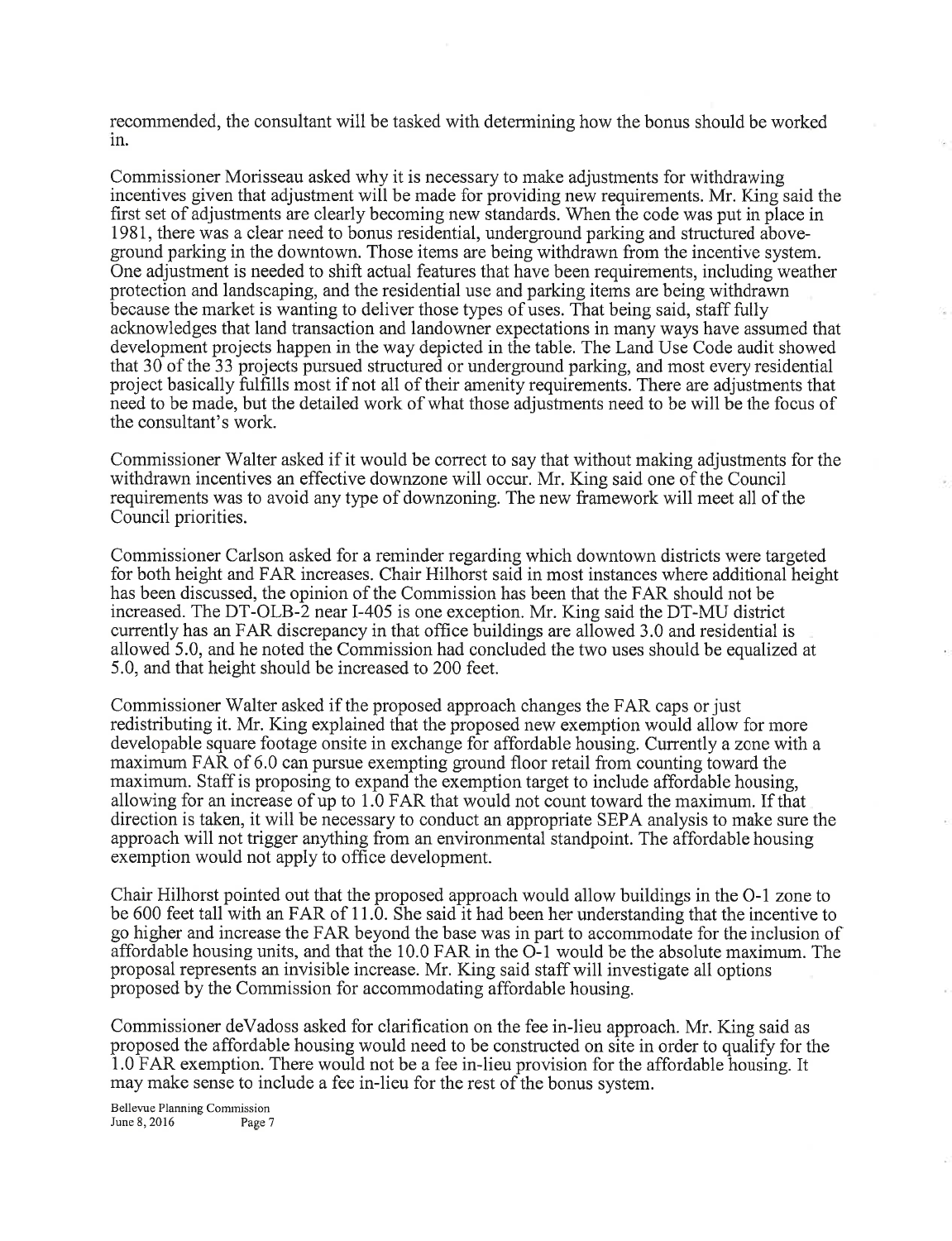Commissioner deVadoss also asked if it would be feasible to reach out to the development community for suggestions regarding the process off-ramp. Mr. King said the process off-ramp and the ability to express new ideas was been suggested by the CAC and has come up during the Commission's discussions. It will be wise to gain insight from stakeholders, the community and the BDA on the list of bonusable amenities, but there will still be a need for an off-ramp to cover issues not previously considered.

Commissioner deVadoss suggested it would be a missed opportunity to do nothing around the elements of sustainability with respect to energy, waste, water and connectivity. Mr. King said the proposed approach acknowledges the importance of promoting green and sustainable building practices. One approach might be to include incentives for green or sustainability features. Caution is needed, however, to avoid incentivizing too many things.

Mr. King said the part 2 step that will occur in July is where neighborhood identity will be promoted. Once the overall system is figured out, it will be possible to incentivize things in different ways in different zoning districts. He said it will also be important to build in a periodic Consumer Price Index adjustment factor as well as a periodic review of the system.

Commissioner Barksdale agreed with the need to periodically review the system and stressed the need to regularly collect data to inform the review.

Mr. King called attention to a matrix listing the existing and proposed features. With regard to placemaking, he noted that the major pedestrian corridor feature applies to properties fronting the pedestrian corridor. Frontage improvements made to the corridor are afforded a bonus and the proposal is to carry the approach forward by incorporating the Grand Connection.

Chair Hilhorst asked\_what the placemaking amenity will yield for the developer. Mr. King explained that the difference between the base FAR and the maximum FAR varies by zone. Currently the difference in the O-1 district is 3.0, but in the O-2 district the difference is 2.0, and in the DT-MU district the difference is 2.5. The allowance for placemaking will be different for each zone based on what the maximum and minimum FAR. Staff is suggesting that one way to prioritize the amenities will be to target 75 percent of the bonus a project goes after on placemaking and open space features.

Mr. King said pedestrian-oriented frontage is the other current placemaking element. He said staff are proposing that things like throughblock connections, frontage improvements and building/sidewalk relationships guidelines should become standards rather than bonusable amenities.

With regard to neighborhood-serving uses, Mr. King said under the current system they include public meeting rooms, child care services, retail food, and space for non-profit social services. The Land Use Code audit found that several of the elements have only rarely been used. The CAC concluded that bonusing space set aside for a specific use can be tantamount to setting <sup>a</sup> developer up for failure and result in vacant space. The recommendation of the staff is to withdraw the bonuses.

Commissioner Walter argued against eliminating the bonus. She noted that affordable housing is being added to the downtown and the fact that the bonuses have not previously been used could mean they did not come with a high enough tradeoff. Affordable housing could trigger the need for places to go and things to do that do not cost money. There should be a broad caiegory of neighborhood-serving uses that would allow for space developed for a daycare could be